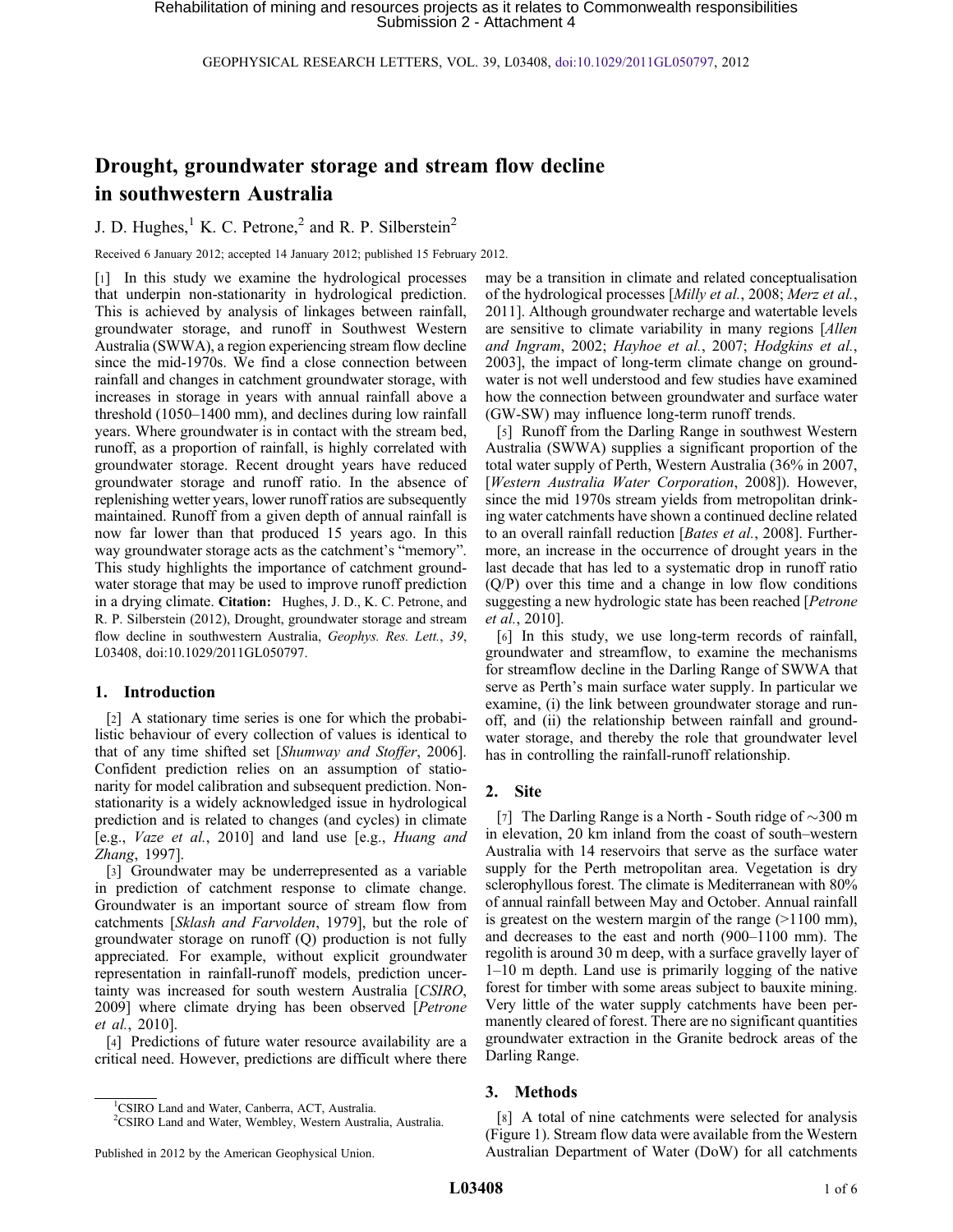#### L03408 HUGHES ET AL.: GROUNDWATER AND STREAM FLOW L03408



Figure 1. Study area showing research catchments.

up to and including 2009. Interpolated rainfall data were obtained from the SILO data drill (http://www.longpaddock. qld.gov.au/silo) to the nearest twentieth of a degree of the stream gauge site. Long-term GW data were available for six catchments (Table 1), collected manually at an approximate time interval of four weeks by Alcoa of Australia Limited (Alcoa). Bores were selected that were free of errors and had a time series of length at least 75% of the stream flow monitoring period. No data from shallow, perched groundwater (screened <5 m below the ground surface) were used in this

analysis. The number of bores used in each catchment are listed in Table 1. Four catchments have had a proportion mined for bauxite (Table 1) and rehabilitated within the monitoring period. Bauxite mining involves clearing of portions of the catchment before mining to a depth of around 4 metres. Mine pits are rehabilitated with a similar species mix to the pre-existing forest. Rehabilitation usually takes place within 2–3 years of mining. For more information on the mining/rehabilitation process see Koch [2007].

| Catchment       | $AAR^a$<br>(mm) | Area<br>$(km^2)$           | Proportion<br>Mined | <b>Bores</b><br>Used | Mean<br>Riparian<br>DTW <sup>b</sup><br>(m) | Annual<br>Rainfall at<br>$\Delta$ DTW = 0<br>(mm/year) | P Statistic<br>(∆DTW–Rain)                | DTW-Runoff<br>Ratio $\rho$ |
|-----------------|-----------------|----------------------------|---------------------|----------------------|---------------------------------------------|--------------------------------------------------------|-------------------------------------------|----------------------------|
| <b>Bates</b>    | 1205            | 2.23                       | $\mathbf{0}$        | 8                    | 2.3                                         | 1313                                                   | 0.024                                     | 0.90                       |
| Lewis           | 1179            | 2.01                       | 0.5                 | 41                   | 2.6                                         | 1286                                                   | 0.034                                     | $-0.76$                    |
| Del Park        | 1205            | 1.33                       | 0.31                | 44                   | 1.3                                         | 1383                                                   | 0.006                                     | $-0.93$                    |
| Cameron West    | 989             | 1.87                       | 0.06                | 33                   | 12.1                                        | 1556                                                   | 0.373                                     | $-0.20$                    |
| Cameron Central | 989             | 4.73                       | 0.24                | 33                   | 8.6                                         | 1224                                                   | 0.072                                     | $-0.21$                    |
| Gordon          | 975             | 2.13                       | $\mathbf{0}$        | 20                   | 11.4                                        | 1410                                                   | 0.048                                     | $-0.13$                    |
| Catchment       | $AAR^a$<br>(mm) | Area<br>(km <sup>2</sup> ) | Proportion<br>Mined | <b>Bores</b><br>Used | Mean<br>Riparian<br>$DTW^b$<br>(m)          | Annual<br>Rainfall at<br>$\Delta S = 0$<br>(mm/year)   | P Statistic<br>$(\Delta S - \text{Rain})$ | S-Runoff<br>Ratio $\rho$   |
| <b>Bates</b>    | 1205            | 2.23                       | $\boldsymbol{0}$    | NA                   | <b>NA</b>                                   | 1216                                                   | 0.084                                     | 0.87                       |
| Waterfall Gully | 1052            | 8.6                        | $\mathbf{0}$        | NA                   | NA                                          | 1056                                                   | < 0.001                                   | 0.86                       |
| Dingo Road      | 1048            | 147.2                      | $\mathbf{0}$        | NA                   | NA                                          | 1051                                                   | < 0.001                                   | 0.74                       |
| Murray          | 1020            | 6757.6                     | < 0.05              | <b>NA</b>            | NA                                          | 1031                                                   | 0.001                                     | 0.65                       |

Table 1. Characteristics of Study Catchments

<sup>a</sup>Average annual rainfall since 1969.

<sup>b</sup>Long term groundwater dip average from any stream zone piezometers within 5 m elevation difference of the stream.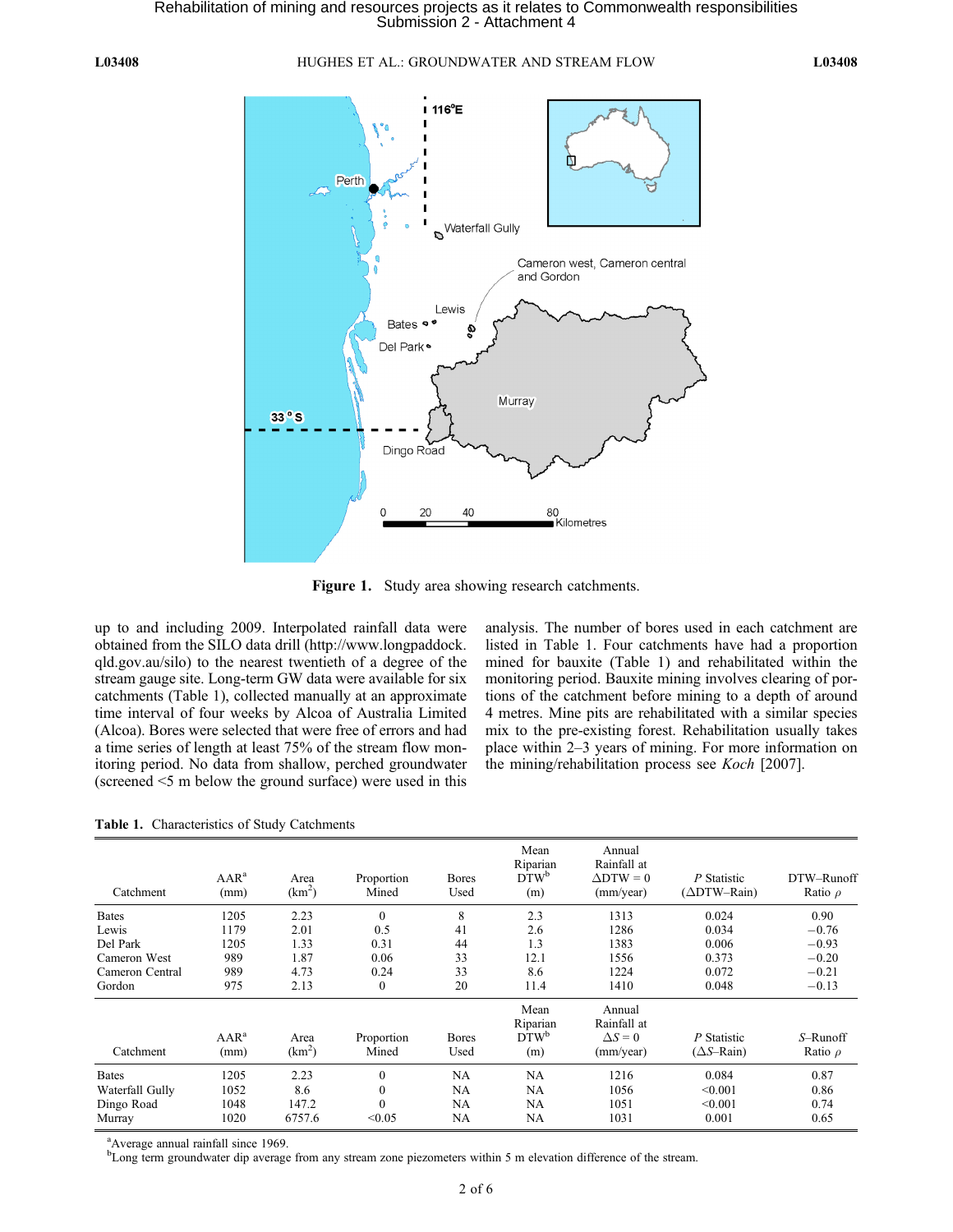[9] Estimates of catchment annual minimum GW storage (S) for the catchments without groundwater measurements (Table 1) were obtained using the method of Brutsaert [2008]. The four catchments selected have perennial streams, and were relatively free from changes in land use during the monitoring period. S represents annual minimum catchment GW storage that is able to be a source of water to the stream. Any groundwater stored within the catchment when the stream is not flowing will not influence the estimate of S. Briefly, the calculation of S involves determining the lowest daily flow rate  $(Q_{\text{min}})$  in each year, assuming this "baseflow" is due only to groundwater discharge, and that the catchment behaves as a linear storage. Such a reservoir model has the discharge characteristic with an exponential decay:

$$
y = y_0 \exp(-t/K) \tag{1}
$$

where y is discharge [L],  $y_0$  is its value at the chosen reference time, i.e.,  $t = 0$ , and K is the characteristic time scale of the catchment drainage process [T]. K is determined for each catchment by creating a master recession curve for each catchment and fitting equation (1) to that curve. This allows calculation of S:

$$
S = KQ_{\min} \tag{2}
$$

where  $S$  is the estimated annual minimum groundwater storage above the stream no flow point. Annual change in minimum catchment storage  $(\Delta S)$  was compared to annual rainfall to determine thresholds required to maintain, decrease or increase S. Runoff generally follows an annual cycle with minimum in autumn before the onset of winter rain and maximum levels in spring. To best capture this pattern, annual rainfall was calculated for the July to June period each year, thus minimum annual  $S$  is easily compared with the previous 12 months rainfall. Such a period reduces the effect of anomalies created by heavy rains late summer or early autumn in some years. Linear regression was used to test the significance of the correlation between annual rainfall and  $\Delta S$ .

[10] The riparian zone is defined as being the area adjacent to the stream bed whose ground surface elevation was within 5 m elevation of the stream bed. Examination of catchment topographic maps suggested that the figure of 5 m would reasonably delineate the riparian zone from hillslopes. Riparian Depth to Water (DTW) was calculated using bores within this zone. Riparian DTW has been calculated since it is assumed that this statistic relates to surface water - groundwater connection better than catchment average DTW alone. This relates to the importance of the riparian zone in efficiency of runoff generation processes.

[11] Catchment average annual DTW was obtained by:

1. Interpolating the time series of measurements for each bore to produce regular data and taking the annual mean. This reduces the bias created by irregular observations.

2. Spatially interpolating the annual mean DTW for all bores within each catchment to produce a regular grid within the convex hull of the bore locations for each year. DTW was calculated as the mean of the grid values for that year. This reduces the bias created by irregularly positioned bores. Spatial interpolation was conducted using the method of Akima [1978], within the R software package "Akima" (http://cran.r-project.org/web/packages/akima/akima.pdf).

[12] Runoff ratio was calculated for those catchments where DTW data were available. Runoff ratio  $(Q/P)$  is the annual total runoff (Q - mm) as a proportion of rainfall for that year (P - mm). Correlations between runoff ratio and DTW or S were calculated using the non-parametric Spearman's correlation coefficient, defined as:

$$
\rho = \frac{\sum_{i}(x_{i} - \bar{x})(y_{i} - \bar{y})}{\sqrt{\sum_{i}(x_{i} - \bar{x})^{2}\sum_{i}(y_{i} - \bar{y})^{2}}}
$$
(3)

where  $\rho$  is the Spearman correlation coefficient, and  $x_i$ and  $y_i$  are the two data vectors converted to rank order. Non-parametric correlation is used in the analysis of the DTW/S – runoff relationship due to its non-linear nature. Conversely, linear regression is used for the analysis of the  $P - DTW/S$  relationship since it is linear in nature and allows for estimation of thresholds by extrapolation.

[13] Clearing for mining will obviously affect the relationship between DTW and rainfall. Where catchments were cleared for mining, the years from clearing to the third year of rehabilitation were not considered in the analysis of the DTW – rainfall relationship.

#### 4. Results

[14] Groundwater data show a declining trend at all sites over the monitoring record (Figure 2), with rates of decline ranging from  $0.05-0.48$  m.year<sup>-1</sup>. Bore hydrographs typically show their largest declines following drought years (e.g., 2001 and 2006). Similar trends were observed in the catchment storage (S) estimates (not shown here).

[15] Catchment annual average DTW and runoff ratio is strongly correlated in catchments where the DTW is <3.0 m within the riparian zone (Table 1 and Figure 3) defined as areas within 5 m elevation of the stream bed. These catchments will be termed as "groundwater connected" hereafter, reflecting the contact between groundwater and the ground surface. Where DTW was  $>3.0$  m in the riparian zone, no such correlation existed (Table 1). Hereafter, these catchments will be termed "groundwater disconnected". Runoff ratio in groundwater disconnected catchments (Cameron West, Cameron Central and Gordon) was always less than 0.03, with a mean of less than 0.01. These catchments do not show a temporal trend in runoff ratio.

[16] Groundwater connected catchments showed a step decline in runoff ratio and increase in catchment average DTW following drought years (annual rainfall <900 mm). In the absence of very wet years (>1300 mm), DTW and runoff ratios were maintained in subsequent years. Drought effects are evident in the Bates catchment (inset, Figure 3) where the drought years 1994 and 2001 caused large reductions in runoff ratio and increase in catchment average DTW (relative to prior year), moving the catchment state to a lower runoff regime in each case (down and to the left in Figure 3).

[17] Linear correlation between change in annual mean DTW and annual rainfall was significant (P values  $\leq 0.05$ ) for Bates, Lewis, Del Park and Gordon catchments (Figure 4), with regression slopes of  $-1.3, -1.8, -1.2$ , and -0.01 mm DTW change per mm of rainfall respectively. The annual rainfall threshold at which no change in DTW is expected (from linear model  $\Delta DTW = f(Anquad'$  rainfall)) ranged from 1286–1410 mm (Table 1).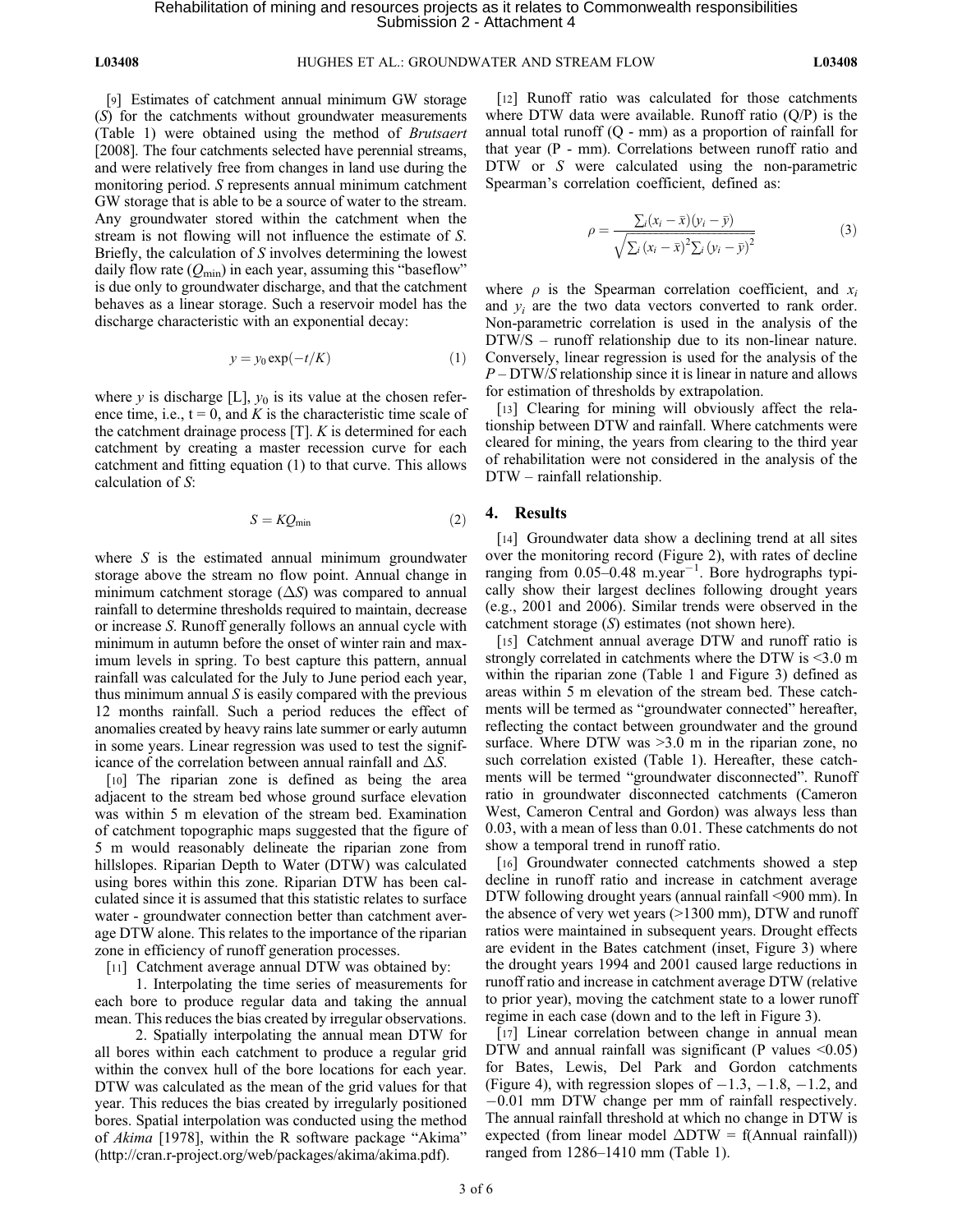Rehabilitation of mining and resources projects as it relates to Commonwealth responsibilities<br>Submission 2 - Attachment 4

L03408 HUGHES ET AL.: GROUNDWATER AND STREAM FLOW L03408



Figure 2. Annual mean catchment depth to water (solid line), and annual rainfall (broken line) in research catchments with a piezometer network; (a) Del Park, (b) Bates, (c) Lewis, (d) Gordon, (e) Cameron West and (f) Cameron Central.



Figure 3. Relationship between annual mean catchment depth to water and annual catchment runoff ratio. Inset shows Bates data in detail and plot legend. Data point labels indicate year.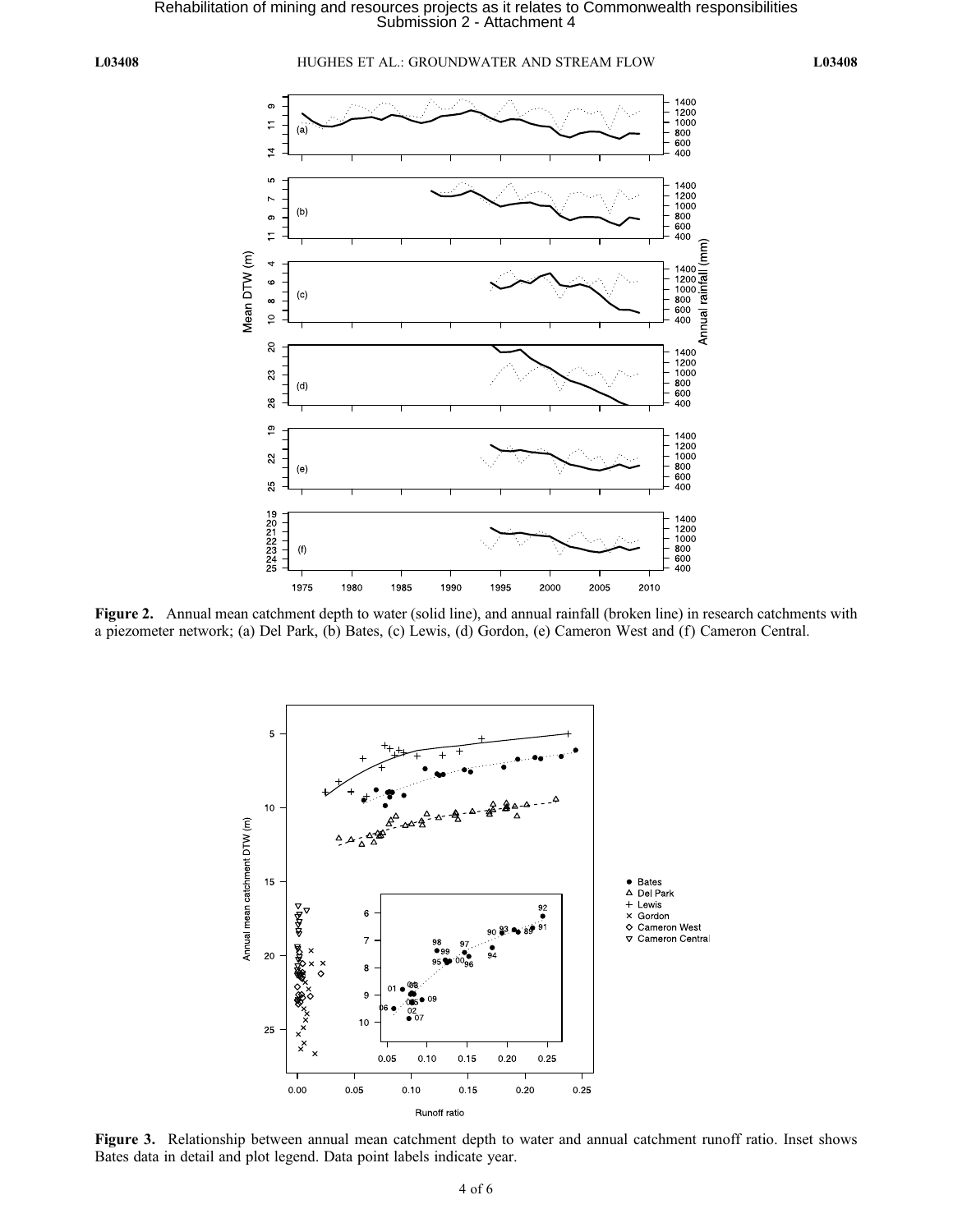L03408 HUGHES ET AL.: GROUNDWATER AND STREAM FLOW L03408



Figure 4. Relationship between change in annual mean catchment depth to water  $(\Delta DTW)$  or change in estimated catchment storage ( $\Delta S$ ) with annual rainfall at (a) Bates -  $\Delta DTW$ , (b) Del Park, (c) Lewis, (d) Gordon <sup>†</sup>, (e) Cameron West, (f) Cameron Central (g) Bates  $- \Delta S$ , (h) Waterfall Gully, (i) Murray and (j) Dingo Road. Open symbols refer to years in which catchments were mined and the first three years of mine rehabilitation. These data are not included in the line of best fit estimation. † Gordon rainfall was shifted forward by one year to account for a significant 1 year rainfall - DTW lag.

[18] Using catchment storage  $(S)$  estimated from runoff data, linear regression between  $\Delta S$  and rainfall (Figures 4g–4j) showed that in general, rainfall is a significant factor in explanation of  $\Delta S$  (Table 1). Threshold rainfall to maintain groundwater storage exceeds average annual rainfall in all cases, hence falling groundwater levels in all catchments. Threshold rainfall (above which  $\Delta S$  rises), ranges from 1031 to 1216 mm per annum. In the case of Bates catchment, the  $\Delta S$  threshold rainfall is approximately 100 mm lower than that obtained using observed groundwater data (1216 vs. 1312). Therefore rainfall thresholds derived from  $\Delta S$  may be an underestimate of true groundwater-rainfall threshold. It is thought that difference is due to the nature of the DTW and S statistics. More specifically, S is derived from a single point of low flow each year, while DTW represents a temporally weighted average across the whole year. Much of the groundwater that influences the DTW measurement will be used by vegetation or be returned as stream flow by the time the corresponding low flow measurements used for S are made in autumn.

#### 5. Discussion

[19] Our study demonstrates that groundwater storage and streamflow in the Darling Range are strongly linked, and are highly non-linear. Runoff is highly correlated with groundwater storage when the watertable is close to the soil surface in the riparian zone, indicating its critical importance for streamflow generation. This corroborates the findings of Turner et al. [1987], who estimated that the vast majority of stream flow generation was from groundwater of a moderate residence time (up to 50 days). Further, our analysis shows that groundwater storage can change rapidly with extremes in annual rainfall and this storage is carried forward in subsequent years when rainfall may be close to average. Thus, groundwater acts as a catchment "memory", storing the cumulative difference between rainfall and actual evapotranspiration from previous years, with a long term impact on runoff ratio.

[20] The threshold rainfall required to maintain groundwater storage varies depending upon location and method of groundwater storage estimation. It is likely that forest management and forest density will influence the threshold in each individual location. Additionally, the threshold rainfall may be changing with time in response to management or climate change. These issues may need to be addressed if this approach is to be extended. The groundwater storage – rainfall relationship exhibits rainfall thresholds, with an annual rainfall of greater than 1050–1400 mm required to measurably increase GW storage. When rainfall is significantly below